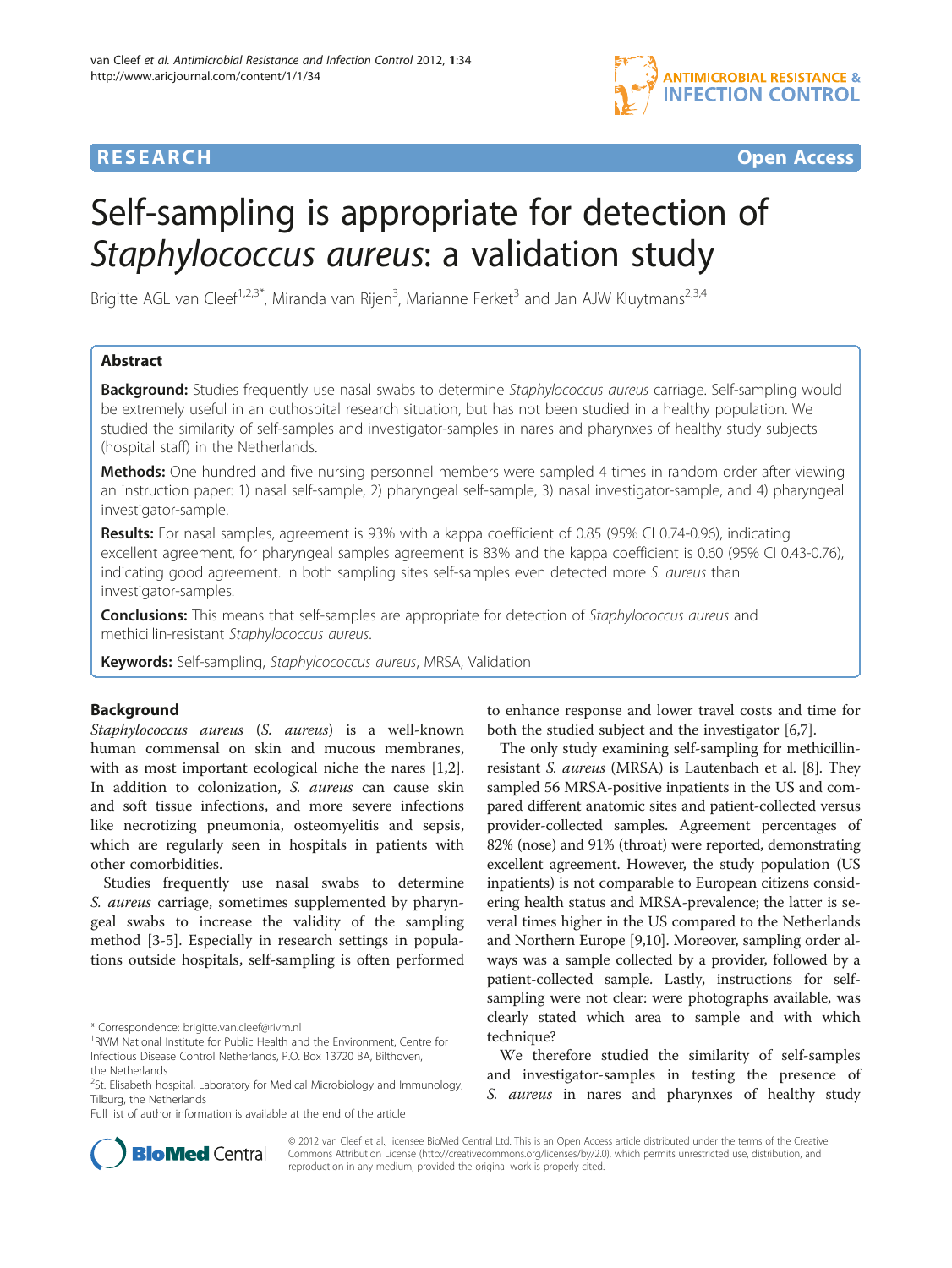subjects in the Netherlands, using random sample order and clear instructions.

### Methods

This crossover screening validation took place in April 2009. From nursing and technical personnel working in different wards in the Amphia hospital in Breda, the Netherlands, 4 samples were taken in random order: 1) nasal self-sample, 2) pharyngeal self-sample, 3) nasal investigator-sample, and 4) pharyngeal investigatorsample. A convenience sample size of around 100 subjects (400 samples) was determined.

Before sampling, a one page instruction was shown with photographs of both samplings (see Additional file [1](#page-2-0)), no spoken instructions were given in order to represent a true self-sample. The subject was advised to sample both inner nares, especially in the tip of the nose, and both tonsils or tonsillar arches with a different swab, both in a turning movement. Venturi Transystem swabs with Stuart medium were used (Copan Innovation, Italy). Before or after these two self-samples, the investigator sampled the nares and pharynx using the same technique as described above.

Swabs were inoculated on SA ID agar plates (bio-Mérieux, La Balme Les Grottes, France) and Columbia blood agar plates with 5% sheep blood, and enriched in Mueller-Hinton broth containing 6.5% NaCl. From the overnight Mueller-Hinton broth, 10 μl was streaked onto an SA ID agar plate. The results were read after overnight incubation at 35°C. Colonies showing green coloration were considered indicative for S. aureus, and were confirmed by standard techniques: colony morphology, coagulase slide test, DNase test, and a coagulase tube when discrepancies arose. Colonies with colours other than green, or no growth at all were considered negative. The procedure was performed as recommended by the manufacturer.

From 2x2 tables, percentage agreement was calculated. Cohen's simple kappa coefficients with 95% Confidence Intervals (CI) were calculated with SAS, version 9.3 (SAS Institute Inc., Cary, NC, USA). A kappa coefficient of >0.6 was considered to indicate good agreement, a coefficient of >0.8 was considered to indicate excellent agreement, and a coefficient of 1 indicated perfect agreement. Gold standards were created combining self-samples and investigator-samples per sampling site; if either one was positive, that person was considered S. aureus positive on that site. Sensitivities were calculated with OpenEpi [\[11\]](#page-3-0).

### Results

A total of 105 nursing and technical personnel members were sampled. Thirty percent (31/105) of nasal investigatorsamples were *S. aureus* positive, compared to 34% (36/105) of self-samples. For pharyngeal samples, these numbers

were 27% (28/105) and 34% (36/105), respectively. Table 1 shows that nasal self-samples and investigator-samples have an agreement of 93% and a kappa coefficient of 0.85 (CI 0.74-0.96). For pharyngeal samples an agreement of 83% and a kappa coefficient of 0.60 (CI 0.43-0.76) was obtained. In both sampling sites self-samples even dectected more *S. aureus* than investigator-samples.

Table [2](#page-2-0) shows that, compared to the site-specific gold standard, nasal self-samples have a sensitivity of 97% (CI 86-100%), and pharyngeal self-samples have a sensitivity of 88% (CI 75-95%).

#### **Discussion**

This experimental study shows that self-samples and investigator-samples are very similar in testing the presence of S. aureus in nares and pharynxes. For nasal samples, agreement is 93% with a kappa coefficient of 0.85, indicating excellent agreement, for pharyngeal samples agreement is 83% and the kappa coefficient is 0.60, indicating good agreement. This means that self-samples are appropriate for detection of S. aureus and MRSA.

Furthermore, when looking at the discordant pairs, nasal self-samples tend to yield more S. aureus compared to investigator-samples. A rational explanation might be that swabbing is more thoroughly done by persons themselves compared to swabbing by investigators, who press less hard, resulting in fewer microorganisms picked up by the swab and a lower prevalence of S. aureus. For pharyngeal swabs the same can be stated, but results are less clear. This is probably due to the fact that taking swabs from tonsils or tonsillar arches is more

|               |  | Table 1 Self-samples versus investigator-samples per |  |
|---------------|--|------------------------------------------------------|--|
| sampling site |  |                                                      |  |

| Nasal samples     |       | Investigator-samples |                    | Total |
|-------------------|-------|----------------------|--------------------|-------|
|                   |       | <b>SApos</b>         | SAneg              |       |
| Self-samples      | SApos | 30                   | 6                  | 36    |
|                   | SAneg |                      | 68                 | 69    |
|                   | Total | 31                   | 74                 | 105   |
| Agreement         |       | 93%                  |                    |       |
| Kappa coefficient |       | 0.85                 | $(CI 0.74 - 0.96)$ |       |

A. Nasal samples. SApos: S. aureus positive; SAneg: S. aureus negative; CI: confidence interval.

| Pharyngeal samples |       |              | Investigator-samples |     |
|--------------------|-------|--------------|----------------------|-----|
|                    |       | <b>SApos</b> | SAneg                |     |
| Self-samples       | SApos | 23           | 13                   | 36  |
|                    | SAneg | 5            | 64                   | 69  |
|                    | Total | 28           | 77                   | 105 |
| Agreement          |       | 83%          |                      |     |
| Kappa coefficient  |       | 0.60         | (CI 0.43-0.76)       |     |

B. Pharyngeal samples. SApos: S. aureus positive; SAneg: S. aureus negative; CI: confidence interval.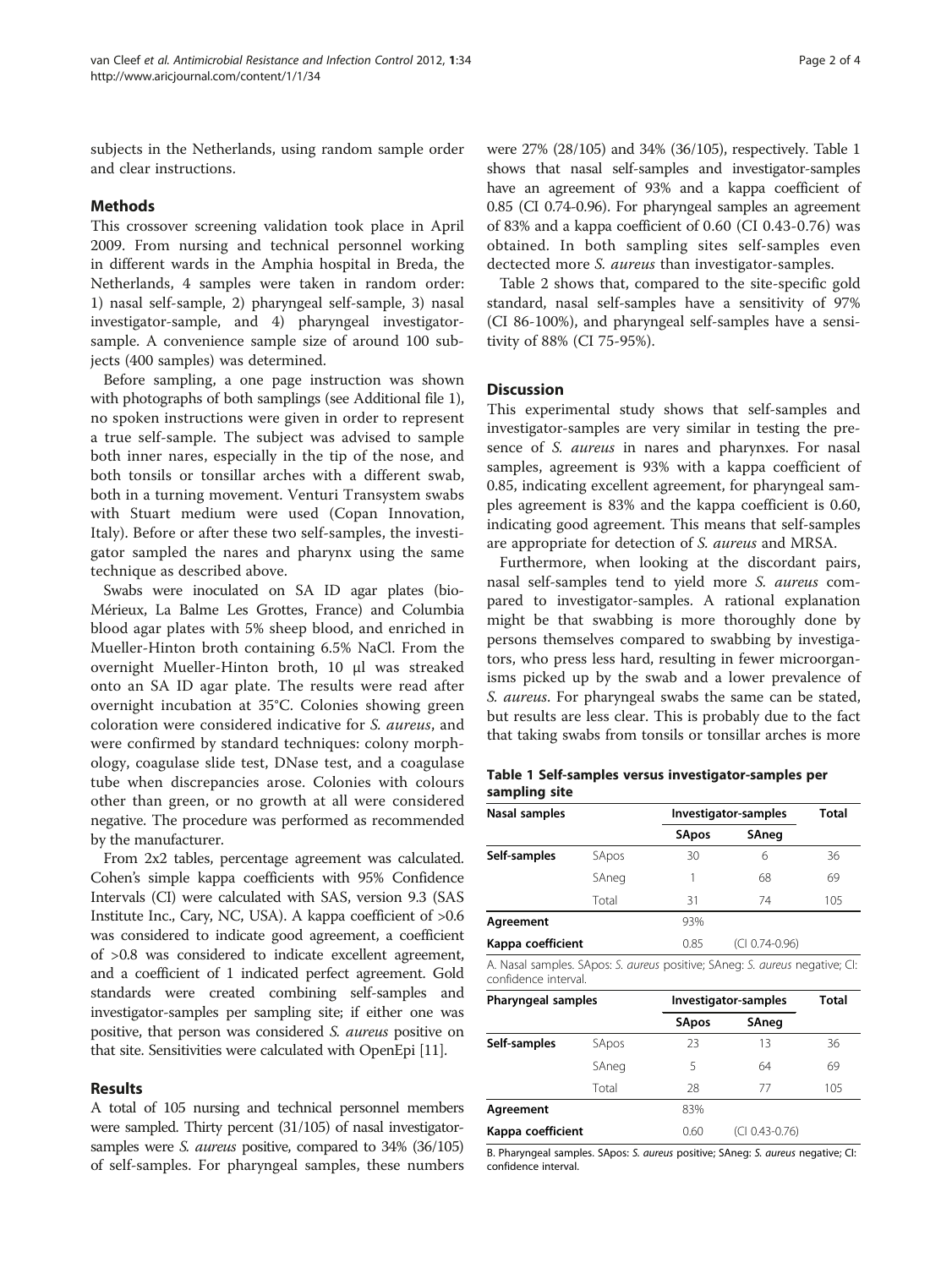<span id="page-2-0"></span>Table 2 Self-samples versus gold standard per sampling site

| Nasal samples |       | Gold standard | Total        |     |
|---------------|-------|---------------|--------------|-----|
|               |       | <b>SApos</b>  | SAneg        |     |
| Self-samples  | SApos | 36            |              | 36  |
|               | SAneg |               | 68           | 69  |
|               | Total | 37            | 68           | 105 |
| Sensitivity   |       | 97%           | (CI 86-100%) |     |

A. Nasal samples. SApos: S. aureus positive; SAneg: S. aureus negative; CI: confidence interval.

| <b>Pharyngeal samples</b> |       |              | Gold standard |     |
|---------------------------|-------|--------------|---------------|-----|
|                           |       | <b>SApos</b> | SAneg         |     |
| Self-samples              | SApos | 36           |               | 36  |
|                           | SAneg | 5            | 64            | 69  |
|                           | Total | 41           | 64            | 105 |
| Sensitivity               |       | 88%          | (CI 75-95%)   |     |

B. Pharyngeal samples. SApos: S. aureus positive; SAneg: S. aureus negative; CI: confidence interval.

complex, compared to swabs from the nares. In addition, the investigators observed that the instructions for pharyngeal samples were less well adhered to than the instructions for nasal samples.

This strengthens the conclusions from Lautenbach et al., although agreement percentages are slightly different (82% for nares and 91% for throat) [\[8](#page-3-0)]. Moreover, using the information given in this reference, kappa coefficients can be calculated, which are different from the coefficients found in this study (kappa coefficients of 0.28, CI −0.05-0.60 for nares and 0.80, CI 0.64-0.97 for throat). Possible explanations for these discrepancies can be the different populations studied (US inpatients versus healthy subjects from the Netherlands) or different methods used (strict or random sampling order, type of instructions). Hanselman et al. have used nasal self-sampling, and found S. *aureus* percentages in US teachers consistent with literature, indicating appropriateness of self-sampling [[12](#page-3-0)]. More studies demonstrate the usefulness of self-samples, albeit from other anatomic sites and for other microorganisms, as human papilloma virus, group-B streptococci, respiratory viruses, and sexually transmitted diseases [\[7,13-15\]](#page-3-0).

The validity of nasal and pharyngeal self-sampling cannot be established entirely correctly, as there is no true gold standard. However, when comparing to combined self-samples and investigator-samples per site, nasal self-samples have a sensitivity of 97% (CI 86-100%), and pharyngeal self-samples have a sensitivity of 88% (CI 75-95%). Lautenbach et al. have calculated sensitivities based upon a gold standard of combined samples from nares, throat, axillae, groin and perineum, and found sensitivities of 91% (CI 80-97%) for nasal self-samples, and 67% (CI 53-79%) for throat self-samples [[8\]](#page-3-0).

This study has three limitations. The nursing personnel members are expected to have more prior knowledge of sampling methods compared to the standard outhospital person. This might lead to an overestimation of the adequacy and validity of self-sampling. Moreover, false sampling was not checked for by, for example, placing the swab on a standard sheep blood agar, which detects whether any viable microorganisms are present on the swab. However, the investigators were standing next to the subject when sampling took place, making false sampling unlikely. In addition, *S. aureus* prevalence corresponds to literature, confirming adequate sampling [[1\]](#page-3-0). Checking for false sampling with blood agar probably is a useful suggestion when using self-samples in a research situation, however. Lastly, three investigators were involved in taking the investigator-samples, which might lead to slightly different sampling techniques. As these investigators are all well trained on sample taking and sampling techniques were discussed beforehand, we believe the effect of this variation is negligible. Data on who took which samples was unfortunately not recorded, giving no opportunity to verify this statement.

## **Conclusions**

In conclusion, self-sampling the nares and pharynx for the presence of S. aureus has an excellent and good agreement with investigator-samples, respectively. Selfsampling saves both time and costs, and enhances response rate, which can be extremely useful in outhospital study situations of e.g. community-acquired or livestock-associated MRSA.

# Additional file

#### [Additional file 1:](http://www.biomedcentral.com/content/supplementary/2047-2994-1-34-S1.doc) Instruction for S. aureus sampling.

#### Abbreviations

CI: Confidence interval; MRSA: Methicillin-resistant Staphylococcus aureus; SA: Staphylococcus aureus; S. aureus: Staphylococcus aureus; US: United States..

#### Competing interests

The authors declare that they have no competing interests.

#### Authors' contributions

BvC designed the study, gathered and interpreted data, performed statistical analysis, and drafted the manuscript. MvR participated in the design of the study, gathered data and participated in drafting the manuscript. MF participated in gathering data. JK conceived the study, particpated in coordination an interpretation of data, and helped to draft the manuscript. All authors read and aproved the final manuscript.

#### Authors' information

BvC, MvR and JK conduct multiple outhospital studies for methicillin-resistant S. aureus, where self-sampling is very common.

#### Acknowledgements

We thank the 'ARIC-PILGRIM S. aureus studies fund' for giving us the financial support needed for publication.